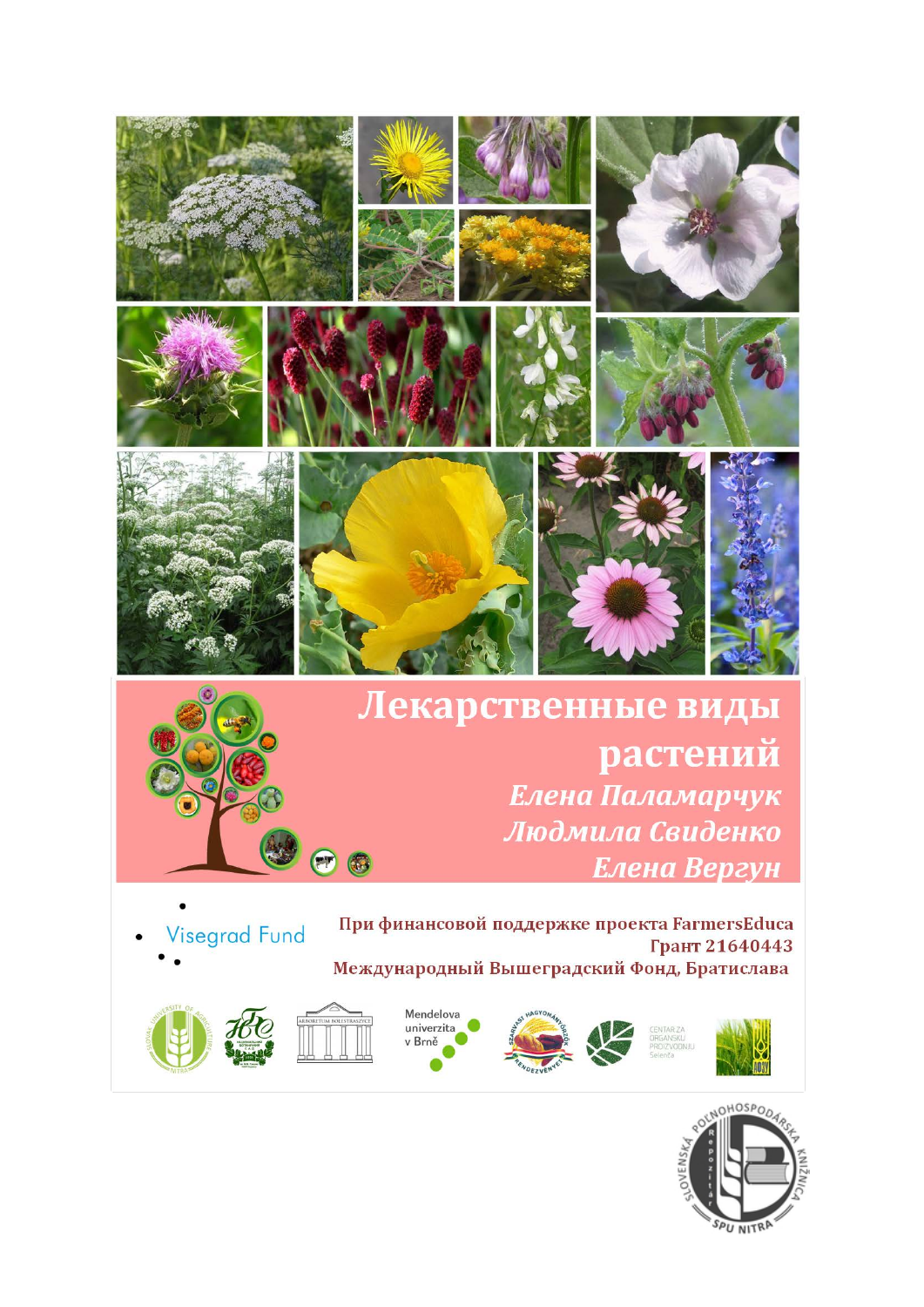## **Slovak University of Agriculture in Nitra Faculty of Agrobiology and Food Resources Institute of Biodiversity Conservation and Biosafety**

**Elena Palamarchuk, Liudmyla Svidenko, Olena Vergun**

# **Medicinal Plants**

**Publication for Specialized Courses of the International Project**

## **FarmersEduca**

**Neglected and Underutilized Species in the Socio-Economic Rural Development**

**Project Supported by the Visegrad Fund from Visegrad Grant No. 21640443 (2017-2018)**

**ISBN 978-80-552-1863-2**

**DOI:** <https://doi.org/10.15414/2018.fe-9788055218632>

**Nitra, 2018**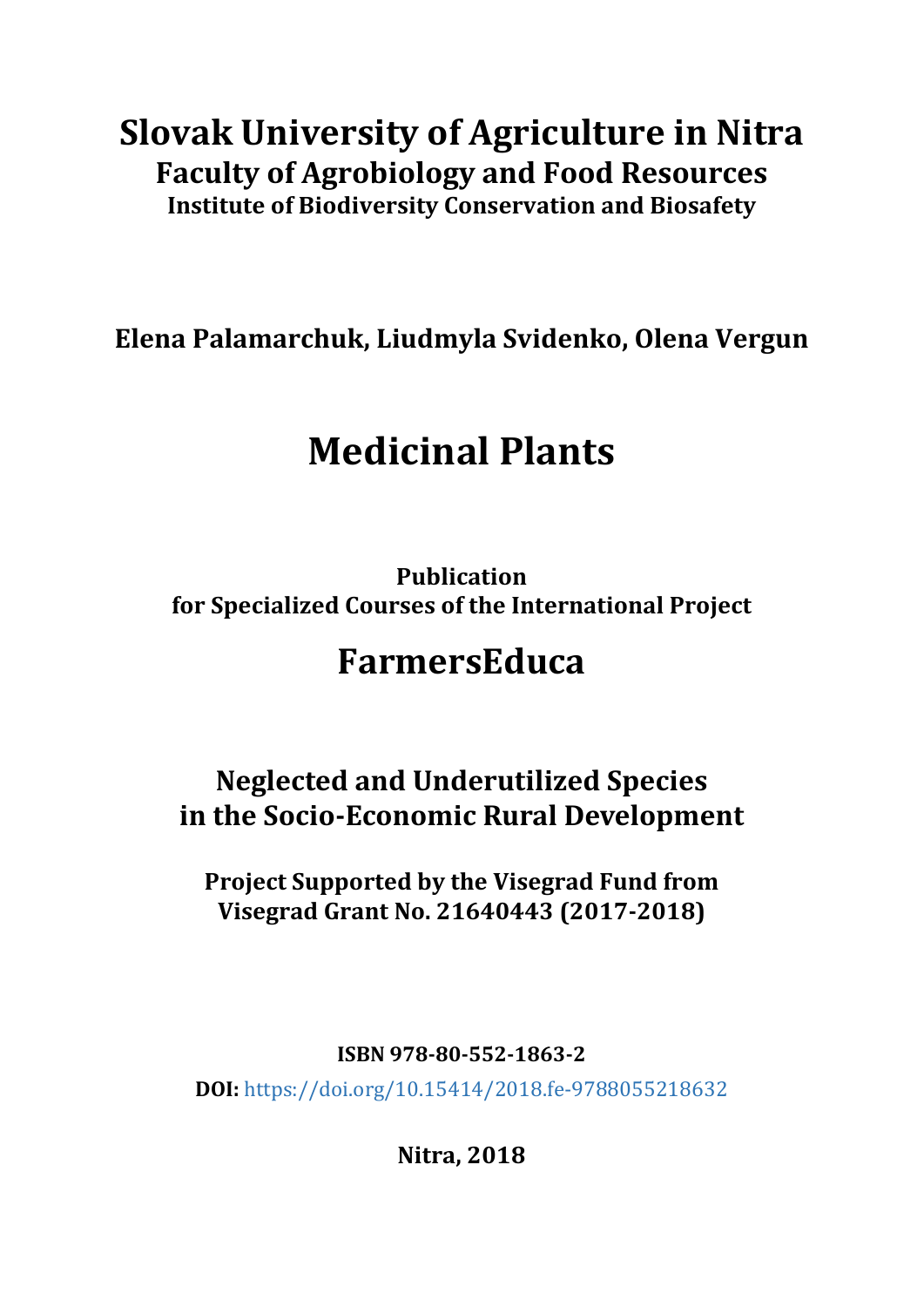### **Experts from V4 group and other partner institutions participating in the international project** *FarmersEduca*



Arboretum and Institute of Physiography in Bolestraszyce, Poland

Mendel University in Brno, Faculty of Horticulture in Lednice, Czech Republic

> Sarvas Association of Farmers "National Traditionalists",Sarvas, Hungary

M.M. Gryshko National Botanical Garden of Ukraine National Academy of Sciences, Kyiv, Ukraine

Association of Farmers and Private Landowners in the Transcarpathian Region, Ukraine

> Center of Organic Production, Selenca, Republic of Serbia

Textbook presents the results of research and educational institutions and experts involved in the international network **AgroBio***Net* oriented for the realization of international research, education and development program entitled "Agrobiodiversity for improving nutrition, health, and life quality" which solves the problems of preservation, assessment and use of traditional, less known, less-used and forgotten kinds of plants.

In this textbook are also presented results from the solution of research projects that are supported by the Operational Programme Research and Development of the European Regional Development Fund:

**AgroBioTech** ITMS 26220220180 Building Research Centre

**TRIVE** ITMS 26110230085 Development of International Cooperation for Purpose of the Transfer and Implementation of Research and Development in Educational Programs

**ITEBIO** ITMS 26220220115 Support of technologies innovation for special bio-food products for human healthy nutrition

**BioFood** ITMS 26220220115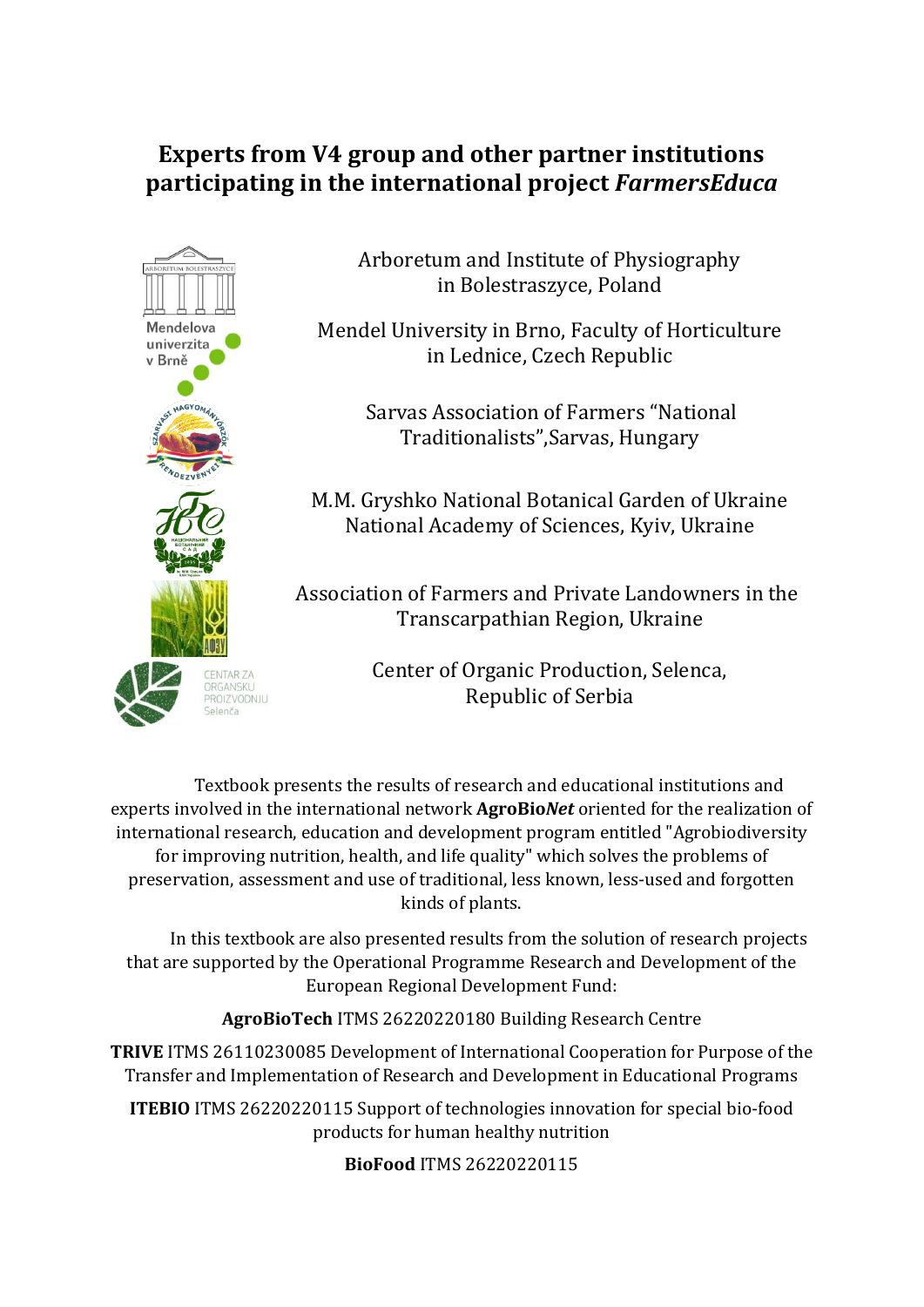#### **RESUME**

#### **Elena Palamarchuk, Liudmyla Svidenko, Olena Vergun Medicinal Plants**

One of the most famous and popular groups of plants is a medicinal that have been used from since ancient times. They play important role in the human life as source of valuable biologically active compounds and they are raw for using in traditional, folk and veterinary medicine. Because of development of pharmacological industry, now a day many of medicinal plants have a status neglected or less-used plants. Modern medicine offers to use preparations made from chemical unnatural compounds. Excessive intake of chemical preparation can influence negative on human or animal organism. It is known fact that use of natural compounds from medicinal plants has longer action on body, but negative effect less comparing with chemical preparations. In this connection, knowledge about natural sources of different groups of compounds are important for improving quality of life without damage. Plant raw material of medicinal plants is rich of antioxidants, compounds of phenolic nature (phenolic acids, polyphenols, flavonoids etc.), vitamins (ascorbic acid, β-carotene, thiamin, vitamin E, D etc.), alkaloids, polysaccharides, essential oils (with specific individual components), lipids, amino acids, glycosides etc. Water and alcoholic extracts of medicinal plants can evince different positive effects such as antimicrobial, antifungal, antispasmodic, anesthetic, anti-inflammatory, antioxidant etc.

Preparation and uses of various combinations of medicinal plants (for example, teas) have positive effect on organism. They can also use as resource for honey production, as aromatic, decorative or even food plants. However, some of them should be used with careful.

In the present book there is a description of 33 forgotten, less known and less-used medicinal species, which namely: *Achillea millefolium* L., *Aerva lanata* (L.) Juss., *Althaea officinalis* L., *Ammi visnaga* (L.) Lam., *Artemisia absinthium* L., *Artemisia dracunculus* L., *Artemisia vulgaris* L*., Astragalus dasyanthus* Pall., *Bidens tripartita* L., *Digitalis lanata* Ehrh., *Echinacea purpurea* (L.) Moench*, Galega officinalis* L., *Glaucium flavum* Crantz.*, Glycyrrhiza glabra* L., *Hеlichrysum arenarium* (L.) Moench, *Hyssopus ambiguus* (Trautv.) lljin ex Prohorov & Lebel, *Inula helenium* L., *Leonurus quinquelobatus* Gilib., *Nepeta grandiflora* M. Bieb.*, Ononis aragonensis* Asso*, Plantago major* L., *Plantago psyllium* L., *Rhodiola rhodantha* (A.Gray) H.Jacobsen*, Rubia tinctorum* L.*, Sanguisorba officinalis* L., *Scutellaria baicalensis* Georgi., *Silybum marianum* (L.) Gaertn*., Stachys germanica* L., *Symphytum asperum* Lepech., *Symphytum caucasicum* M.Bieb.*, Symphytum officinale* L., *Thymus serpyllum* L., *Valeriana officinalis* L.

The purpose of the publication is to collect and systematize data about selected plants and offer obtained information to all groups of farmers for the cultivation, distribution and uses these plants for the preparing products that can improve human health and life. Many species can also be used in organic farming. Proposed information contains morphological describing of plants, agricultural characters, use in the folk and modern medicine, chemical content of plant raw material, and additive biological characters and possibilities of other using.